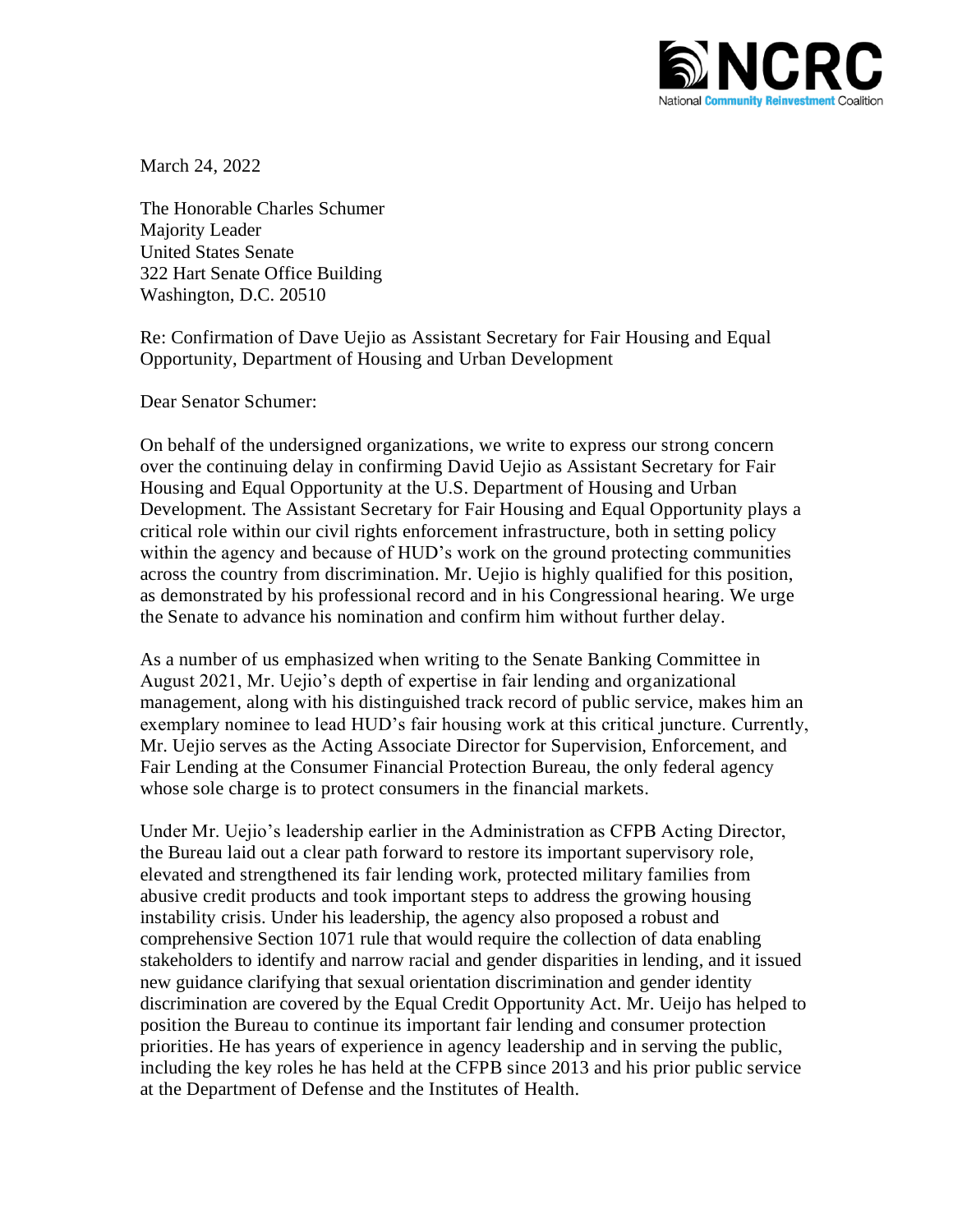

We write again now to underscore the importance of confirming Mr. Uejio without additional delay. HUD's Office of Fair Housing and Equal Opportunity (FHEO) is instrumental in protecting individuals and communities across the country from housing discrimination, and must also be equipped to play an active role in setting policies to guide fair housing throughout HUD (including in each of the agency's program areas). FHEO must be adequately staffed, resourced, and empowered so as to fulfill HUD's mission of providing for fair housing, especially given the severe consequences of housing discrimination on quality of life, economic security and advancement, and community well-being. As Assistant Secretary for FHEO, Mr. Uejio will bring a high level of commitment and expertise to a critical role within government. We ask that the Senate take action to confirm him expeditiously, so that he can advance FHEO's important work.

Sincerely,

## **National Community Reinvestment Coalition**

727 Mgt LLC Affordable Homeownership Foundation, Inc. AIDS Alabama Americans for Financial Reform Black Women's Wealth Alliance BSI/AfDiDi Builders of Hope CDC California Coalition for Rural Housing Ceiba Center for Disability Rights Center for LGBTQ Economic Advancement & Research (CLEAR) Center for Responsible Lending Centre for Homeownership & Economic Development Corporation Clarifi Communities First, Inc. Community Growth Fund Community Link Community Outreach Training Center Inc CommunityWorks in West Virginia Consumer Action Delaware Community Reinvestment Action Council, Inc. Devotion USA, Inc. Equality California Fair Finance Watch Fair Housing Center of Central Indiana, Inc. Georgia Advancing Communities Together, Inc.